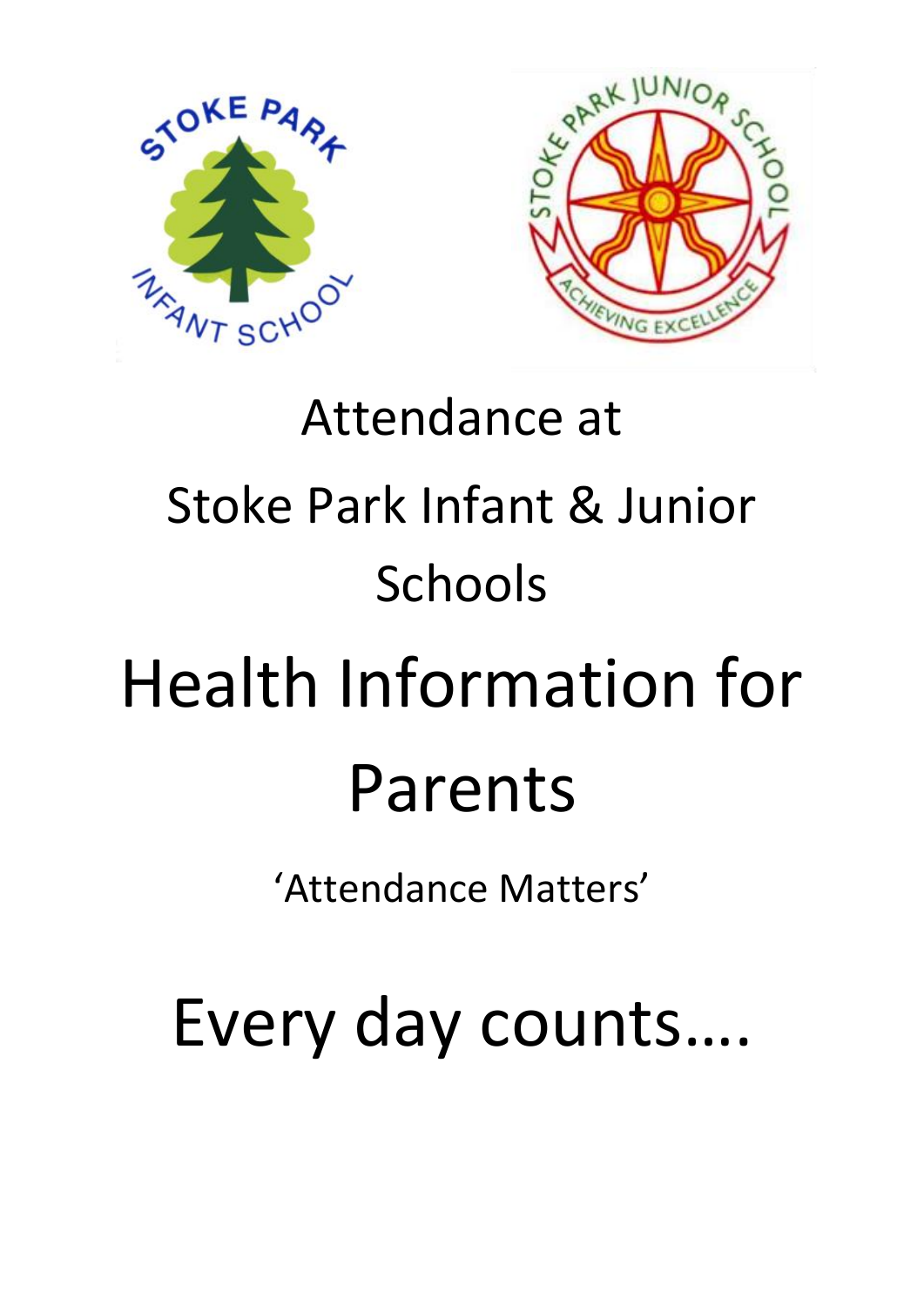# **Rationale**

This protocol details the daily routine for promoting good attendance. It should be read in conjunction with Stoke Park Junior School's attendance policy.

The target for good attendance for all children is 97%, we therefore have a duty to support families to reach this target. This document sets out how the school promotes good attendance supported by the local authority.



As a parent you are legally responsible for ensuring that your children of school age receive a suitable full time education.

The school must keep an attendance register or computerised registration system in which children's attendance is marked for both morning and afternoon sessions for every day that the school is open.

| <b>Every Day Counts</b>                                             |             |                                                                       |             |             |                  |  |  |
|---------------------------------------------------------------------|-------------|-----------------------------------------------------------------------|-------------|-------------|------------------|--|--|
| 175 non school days a year – including weekends and school holidays |             |                                                                       |             |             |                  |  |  |
| 190 school days in each year                                        |             |                                                                       |             |             |                  |  |  |
| 190 school                                                          | 10 days     | 19 days                                                               | 28 days     | 38 days     | 47 days          |  |  |
| days in each                                                        | absence     | absence                                                               | absence     | absence     | absence          |  |  |
| year                                                                | 180 days of |                                                                       |             |             |                  |  |  |
|                                                                     | education   | 171 days of                                                           | 161 days of | 152 days of | 143 days of      |  |  |
|                                                                     |             | education                                                             | education   | education   | <b>Education</b> |  |  |
| 100%                                                                | 95%         | 90%                                                                   | 85%         | 80%         | 75%              |  |  |
| attendance                                                          | attendance  | attendance                                                            | attendance  | attendance  | attendance       |  |  |
| <b>GOOD</b>                                                         |             | <b>SERIOUS CONCERNS</b>                                               |             |             |                  |  |  |
| Your child has the best                                             |             | <b>Action will be taken</b>                                           |             |             |                  |  |  |
| chance of success                                                   |             |                                                                       |             |             |                  |  |  |
|                                                                     |             | Absence will seriously affect your children's progress and<br>chances |             |             |                  |  |  |

# **Why is good attendance important?**

Statistics show that of pupils who miss between 10% - 20% of school, only 35% manage to go on to achieve five good GCSEs. This compares to 73% of pupils with over 95% attendance.

| Lisa is in Year 1 and her<br>attendance rate at school is<br>always around 90%.                                                            | 90% attendance for Lisa = 20 days (4 weeks) absence<br>2 days sore throat (Sept)<br>$\bullet$<br>5 days with cold and cough (Dec)<br>$\bullet$                                                                                                           |  |  |
|--------------------------------------------------------------------------------------------------------------------------------------------|----------------------------------------------------------------------------------------------------------------------------------------------------------------------------------------------------------------------------------------------------------|--|--|
| Lisa and her family think this is<br>pretty good!                                                                                          | 2 days for 6-monthly dental check ups<br>$\bullet$<br>1 day taken off at the end of term to go Christmas<br>$\bullet$<br>shopping                                                                                                                        |  |  |
| If Lisa continues to attend for<br>only 90% of the time, then<br>over five years she will miss<br>the equivalent of half a school<br>vear. | 1 day upset stomach (March)<br>$\bullet$<br>2 days high fever - virus (June)<br>$\bullet$<br>5 days unauthorised leave of absence for holiday<br>$\bullet$<br>1 day birthday treat<br>$\bullet$<br>1 day for 2 morning doctors appointments<br>$\bullet$ |  |  |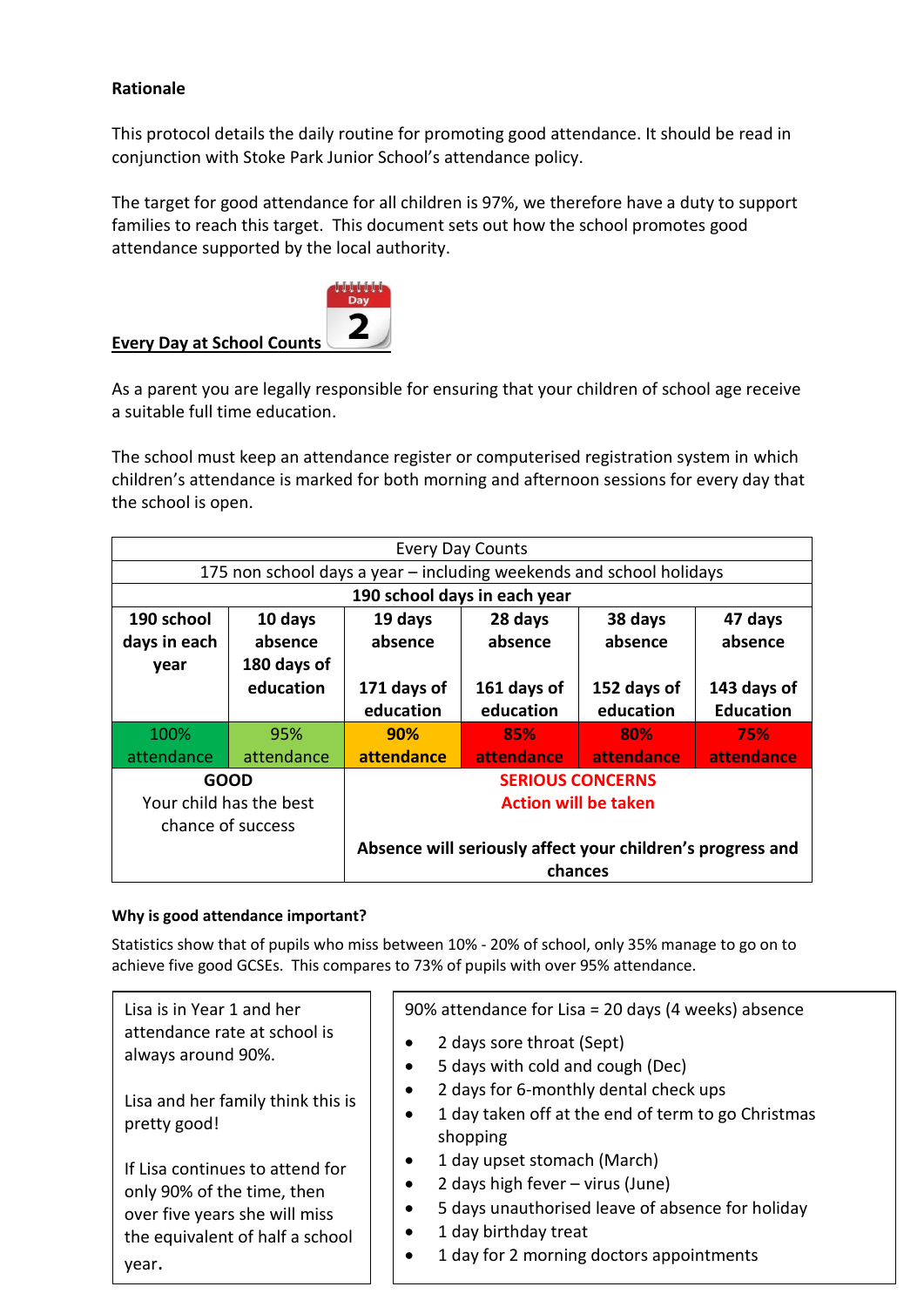# **Medical, Dental and Optician appointments**

Whenever possible make all medical appointments outside school hours or at the end of the school day. If an appointment is made in school time your child should come to school first and return after their appointment. Please be aware that the absence or illness of a pupil should not affect the education of their siblings. If a pupil has an appointment (particularly at the beginning or end of the school day) arrangements should be made to ensure that siblings are dropped off or collected from school at the normal time.

# **Lack of sleep**

If your child has been ill in the night and has had broken sleep please consider sending them into school in the afternoon. Your child may feel better and they will have the chance to catch up on the learning they missed in the morning and join with their friends.

Our illness absence guidance is based on direct advice and guidance from the Department of Education. The DfE use the rule of thumb – consider whether the ailment would keep parents and teachers away from work. As a rough guide depending on your childs age – this is the amount of sleep the NHS recommend per night - 4 yrs - 11.5 hrs. 5 yrs - 11 hrs. 6 yrs - 10.75 hrs. 7 yrs - 10.5 hrs. 8 yrs - 10.25 hrs. 9 yrs - 10 hrs. 10 yrs - 9.75 hrs. 11 yrs - 9.5 hrs

# **Long Term or Chronic Medical Conditions**

Please talk to us if you child has a chronic or long term illness as there are a number of ways your child can maintain some education – such as hospital schools or teaching services, home teaching and pupil referral units. We will always aim to support your child in being able to continue some form of education; and we will work closely with you and your child to ensure that we maintain the right balance so your child can keep up whilst checking the type and amount of school work that your child does is appropriate for them and their medical condition.

# **What if my child is ill?**

We understand that on some occasions children are ill and when this is the case we accept that home is the best place to be. Children can't help being ill and as a school we want our children to be healthy and well enough to learn. However this is a guideline that is useful to help you decide when to send your child into school and when to keep them at home.

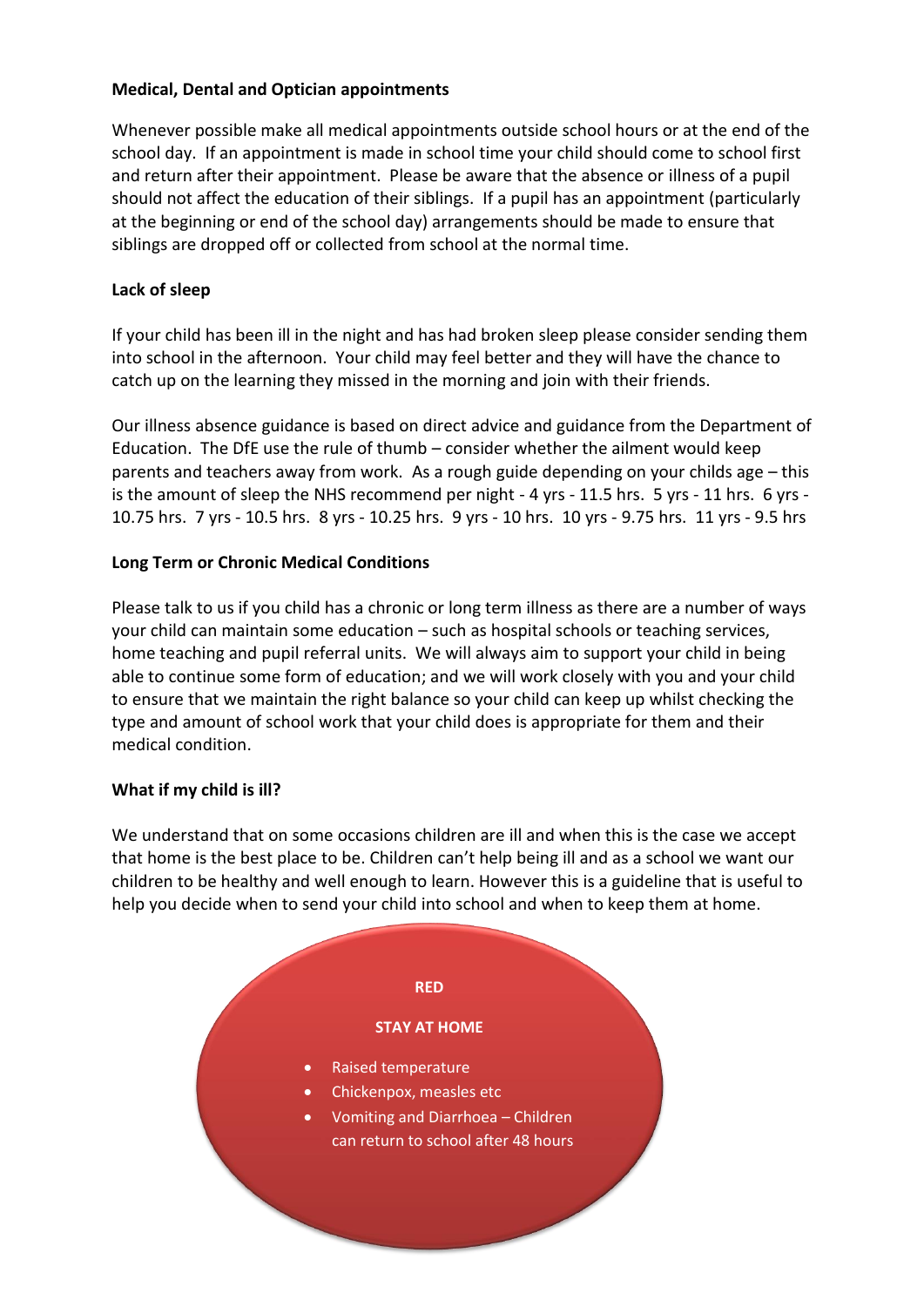#### **AMBER**

## **TAKE ADVICE**

#### Rashes

Headaches - a child with a headache does not usually need to be kept off school. If symptoms are more severe or accompanied by other symptoms such as a raised temperature then take advice.

### **GREEN**

#### **COME TO SCHOOL**

- Mild cough
- Sore throat
- **Colds**
- Feeling tired
- Feeling sick

If your child deteriorates in the day we will contact you.

#### **If your child is unwell and unable to attend school…..**

- 1. On the first day of absence and on any subsequent days please phone the school on 02380 612789, to leave a message stating your child's name, class and reason for absence.
- 2. If we do not receive an explanation for your child's absence this will be marked as unauthorised.

#### *Please see the guidance document below for further advice*

## Guidance on infection control in schools.pdf

#### **Request for Leave of Absence**

Only the headteacher can authorise an absence. If you need to request a leave of absence, please complete an absence request form and return to the school office. A decision will then be made if the request is considered to be exceptional circumstances. If it is not considered to be an exceptional circumstance then the absence will be considered to be unauthorised and you will be advised.

No leave of absence will be authorised during term time unless there are exceptional circumstances, e.g. bereavement of a close family member, family wedding

Unauthorised absence could result in a fixed penalty notice from the Local Authority. This means that each parent living at the child's address will have to pay £60 within 21 days or £120 if paid within 28 days. Unpaid fines could result in court action.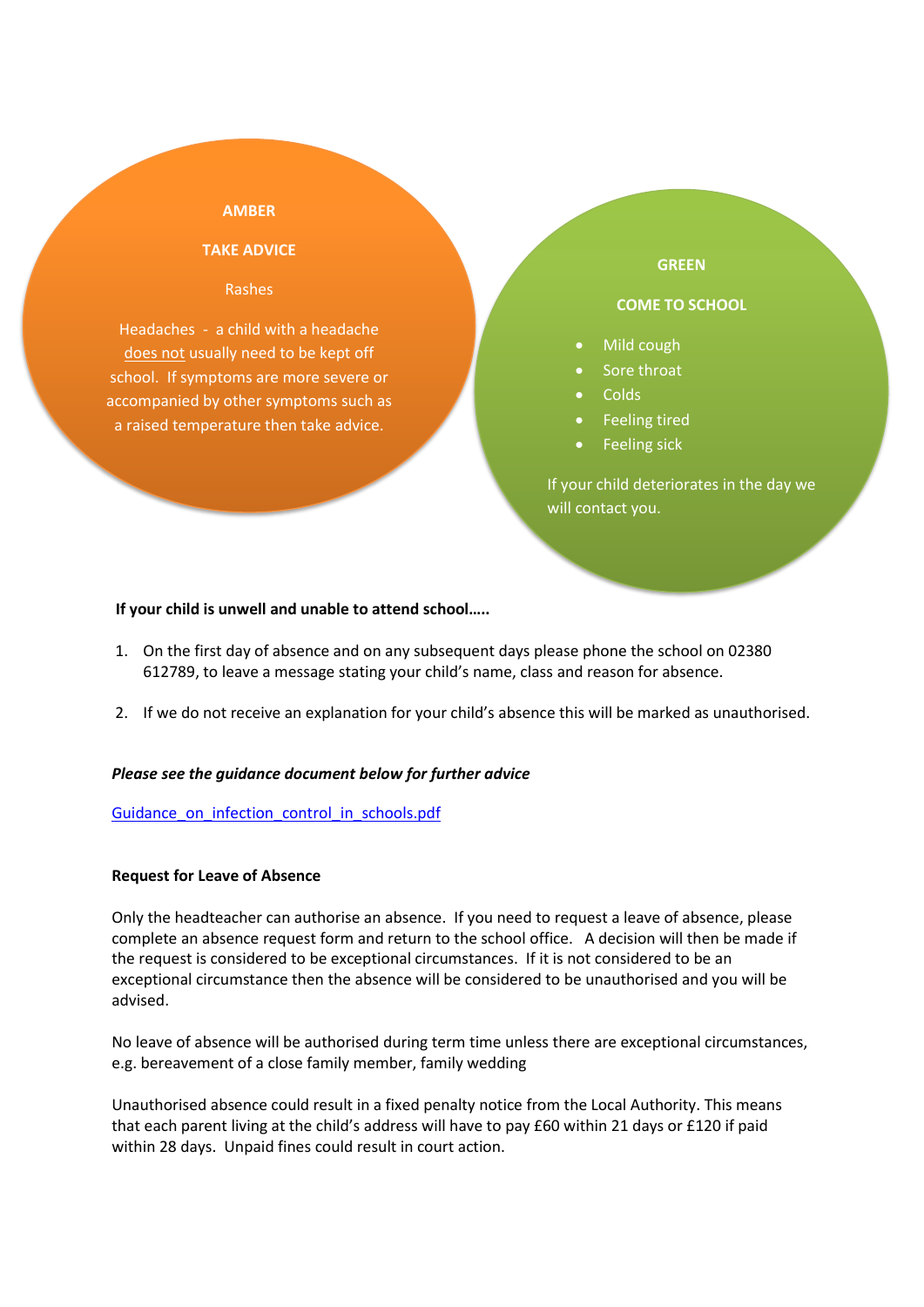# Appendices

Letters Home

Letter 1

Dear Parent/Carer

# Re: **Pupil name D.o.B**

I am the attendance lead at Stoke Park Junior School it is my role to improve attendance and punctuality. I monitor children's attendance regularly and follow up on any frequent or unreasonable absences.

Stoke Park Junior School would like your support to improve levels of attendance and punctuality. Having recently completed a register check, I am concerned to notice that **Childs Name**, currently has an attendance rate of **X%**. Attached is a copy of the registration document for your child with sessions they were absent highlighted.

As a result of these concerns **child's name** attendance will be closely monitored for the next 20 school days, during which time school will only authorise absence if medical verification is provided. If **Child's Name**, shows little or no improvement after the monitored period you will be formally invited into school in order to discuss and address the situation.

*I am obliged to inform you that under the provision of Section 444 of the Education Act 1996, parents/carers are legally responsible for ensuring their children attend school regularly and on time. Failure to do so could result in the issue of a Penalty Notice or legal proceedings being taken by the Local Authority.*

If you require advice and support with regard to your child's attendance, please to not hesitate to contact me.

Yours sincerely,

Mrs Allison Jenkins Deputy Headteacher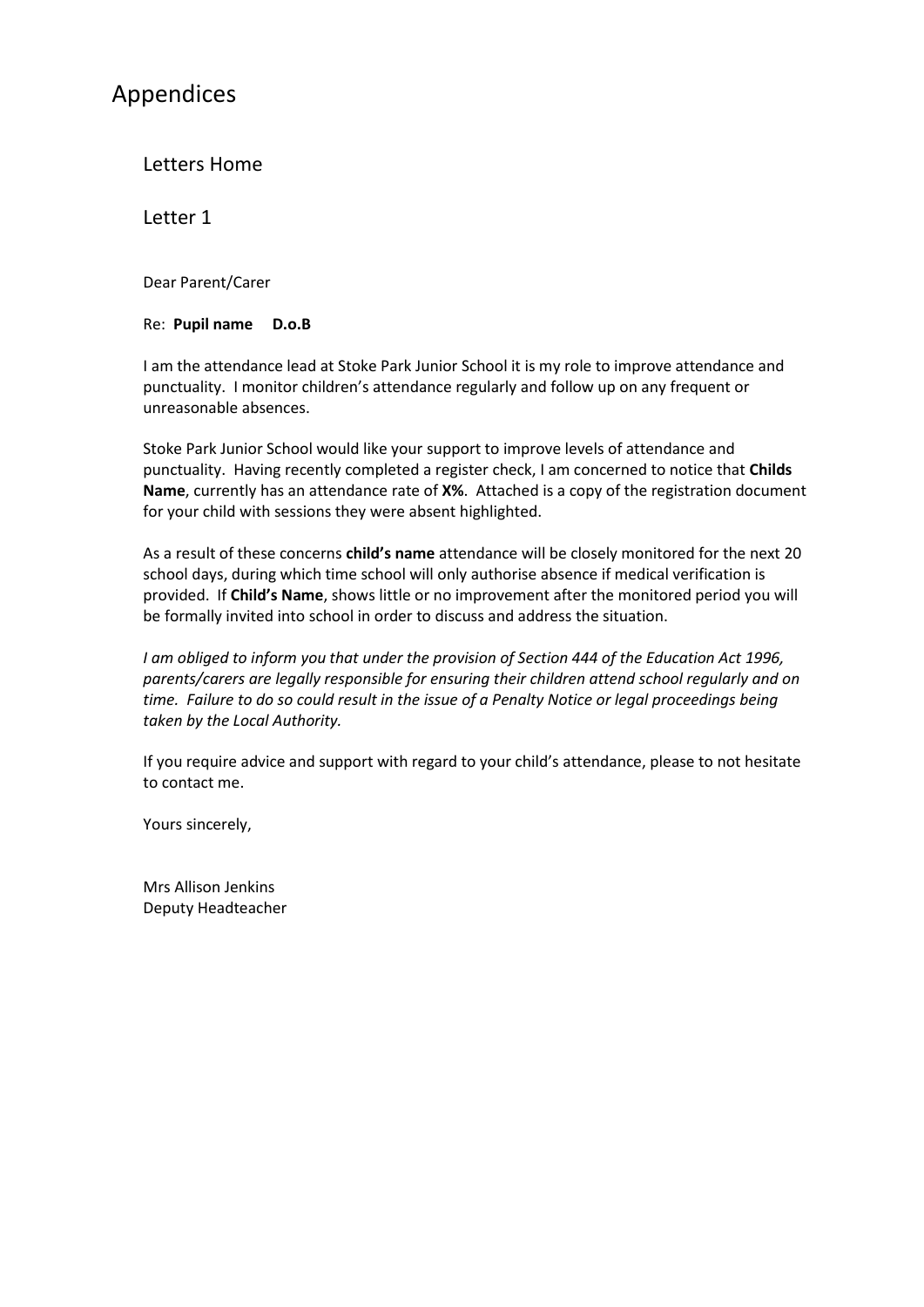Letter 2

Dear Parent/Carer

### Re: **Child's Name D.o.B.**

Further to my previous letter advising you that the school has been monitoring your child's attendance I have recently completed a register check. I am concerned to note that **Child's Name** has failed to achieve their attendance target set. I enclose a copy of your child's registration document with sessions they were absent highlighted.

As a result of these concerns and in order to address the situation, I would like to invite you in for a discussion about your child's absence on **appointment time and date**. Failure to provide a reasonable explanation for absences may result in a Penalty Notice Warning letter being issued immediately following this meeting or if your child's attendance does not improve over the next 20 days.

If the above appointment time is not convenient, please do not hesitate to contact me to make an alternative arrangement. Failure to attend the meeting will result in further action being taken on advice from the Local Authority, including the issue of a Penalty Notice.

I look forward to meeting with you on the due date.

Yours sincerely,

Mrs Allison Jenkins Deputy Headteacher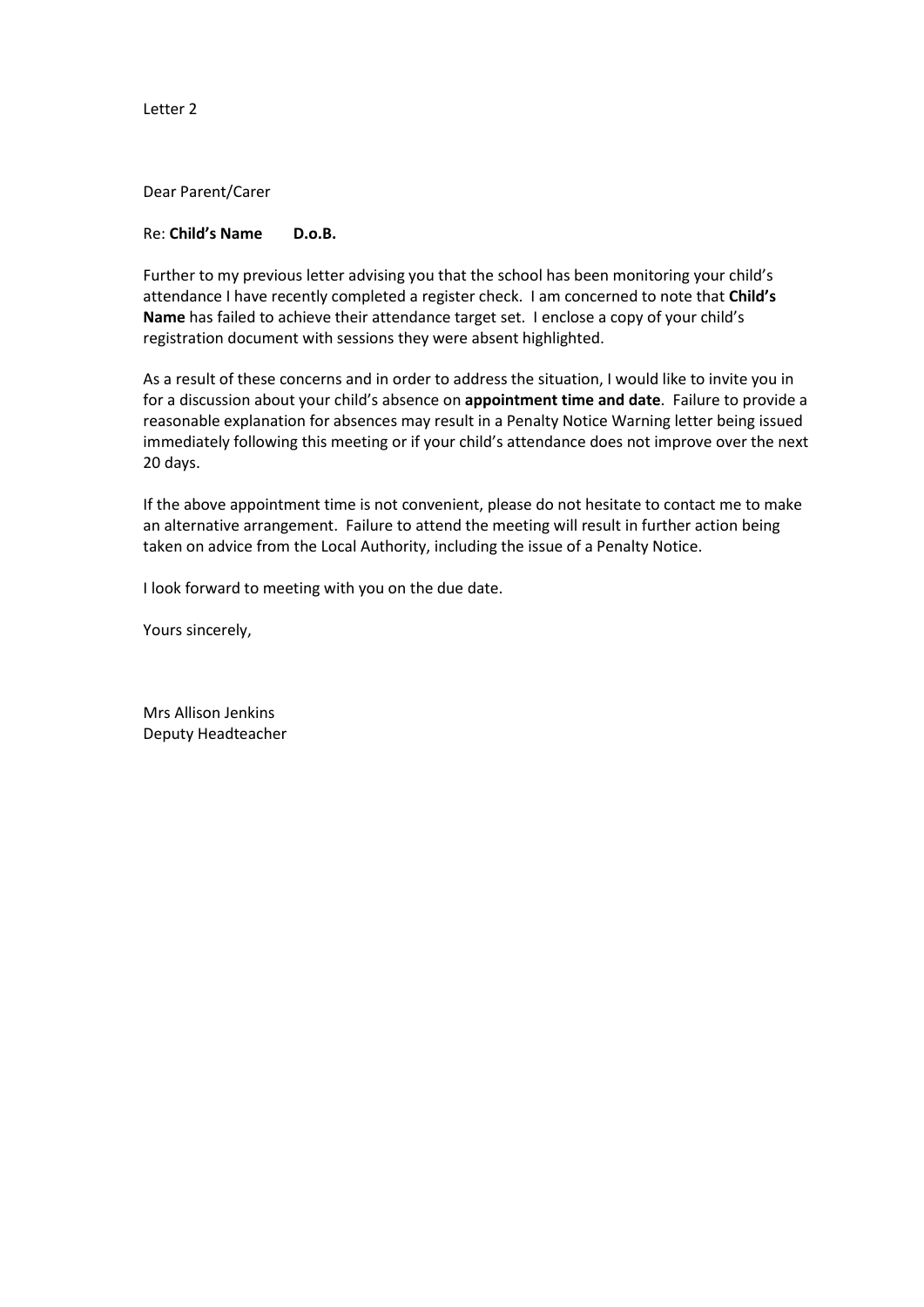### FIXED PENALTY NOTICE WARNING

## **Re: Child's Name D.o.B**

It has been brought to my attention that the attendance of your child is a cause for concern.

The Government has introduced powers for the Local Authority to issue Penalty Notices in cases where parents do not ensure that their child attends school regularly.

I should inform you that therefore you are liable to be issued with a Penalty Notice under the provisions of the Education Act 1996 (as amended). This is due to you having failed to ensure that your child, **Child's Name**, being of compulsory school age and a registered pupil at Stoke Park Infant School attends school regularly. During the period **Dates….**, your child had **% and no of unauthorised absences.**

## **ANY FURTHER ABSENCES MAY RESULT IN A PENALTY NOTICE BEING ISSUED AGAINST YOU.**

Note: Payment of a Penalty Notice, if paid within 21 days is £60. If you do not pay within 21 days the fine is increased to £120.00 and you have a further 7 days to make this payment.

# **Non-payment of a Penalty Notice withing the total 28 day period could result in the commencement of criminal proceedings in the Magistrates Court under section 444 of the Education Act 1996.**

If you are experiencing any problems in ensuring that your child does attend school regularly, please make an appointment to speak with either myself, Mrs Jenkins Deputy Headteacher or Mrs Mathias Inclusion Manager.

Yours sincerely

Mr Matt Johnson Headteacher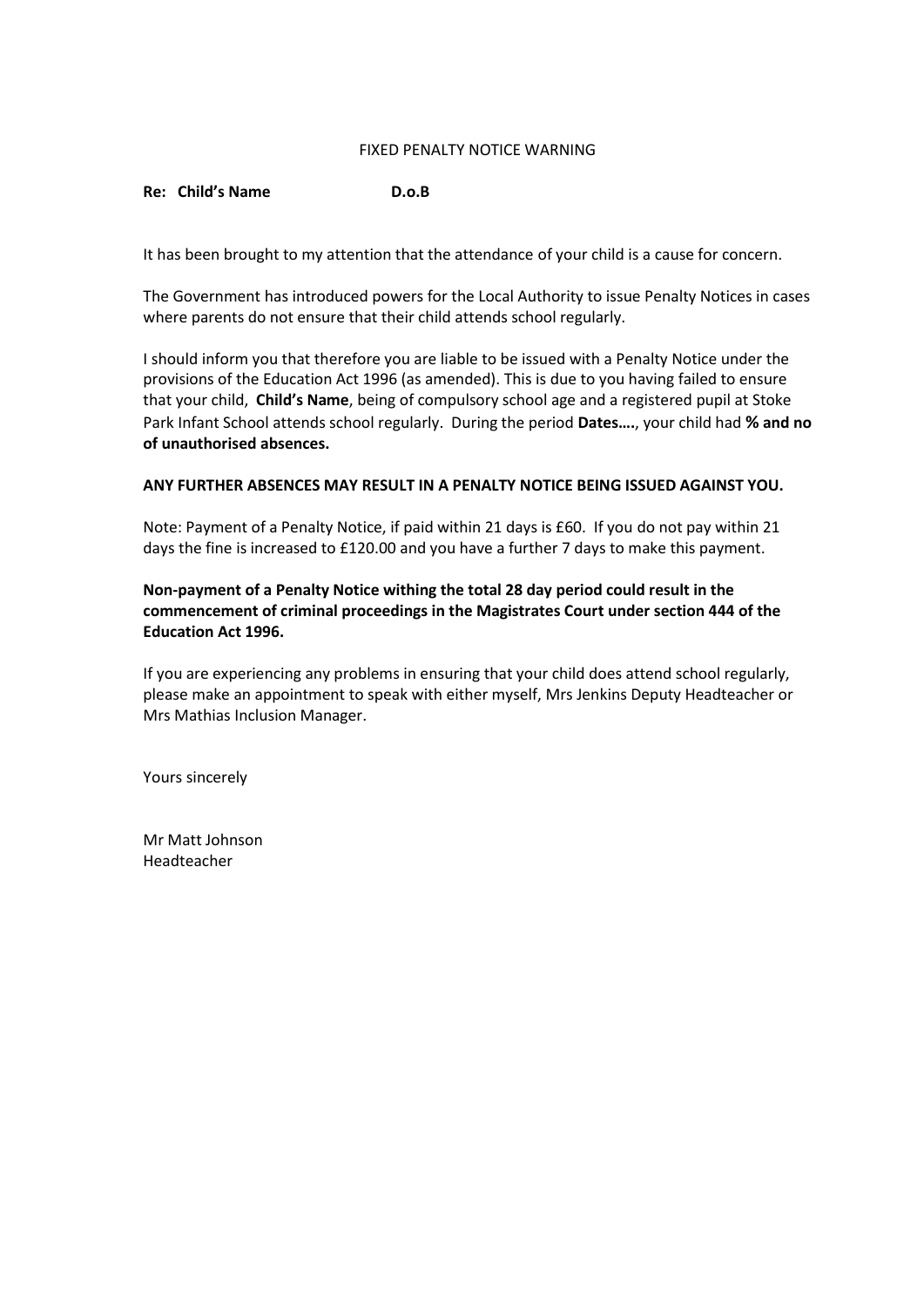# **STOKE PARK JUNIOR SCHOOL**



# **RECORD OF MEETING WITH PARENT(S)**

| Date:              |                          |
|--------------------|--------------------------|
| Reason for Meeting | <b>School Attendance</b> |
|                    | Currently stands at %    |
|                    |                          |
|                    |                          |
| Name of Pupil      |                          |
|                    |                          |
|                    |                          |
| Address            |                          |
|                    |                          |
| Present at Meeting |                          |
|                    |                          |
|                    |                          |
| Apologies          |                          |
|                    |                          |
|                    |                          |
|                    |                          |

# **Summary of the Discussion**

Problems Experienced and Support Agreed

Penalty Letter to Be given – **Y/N**